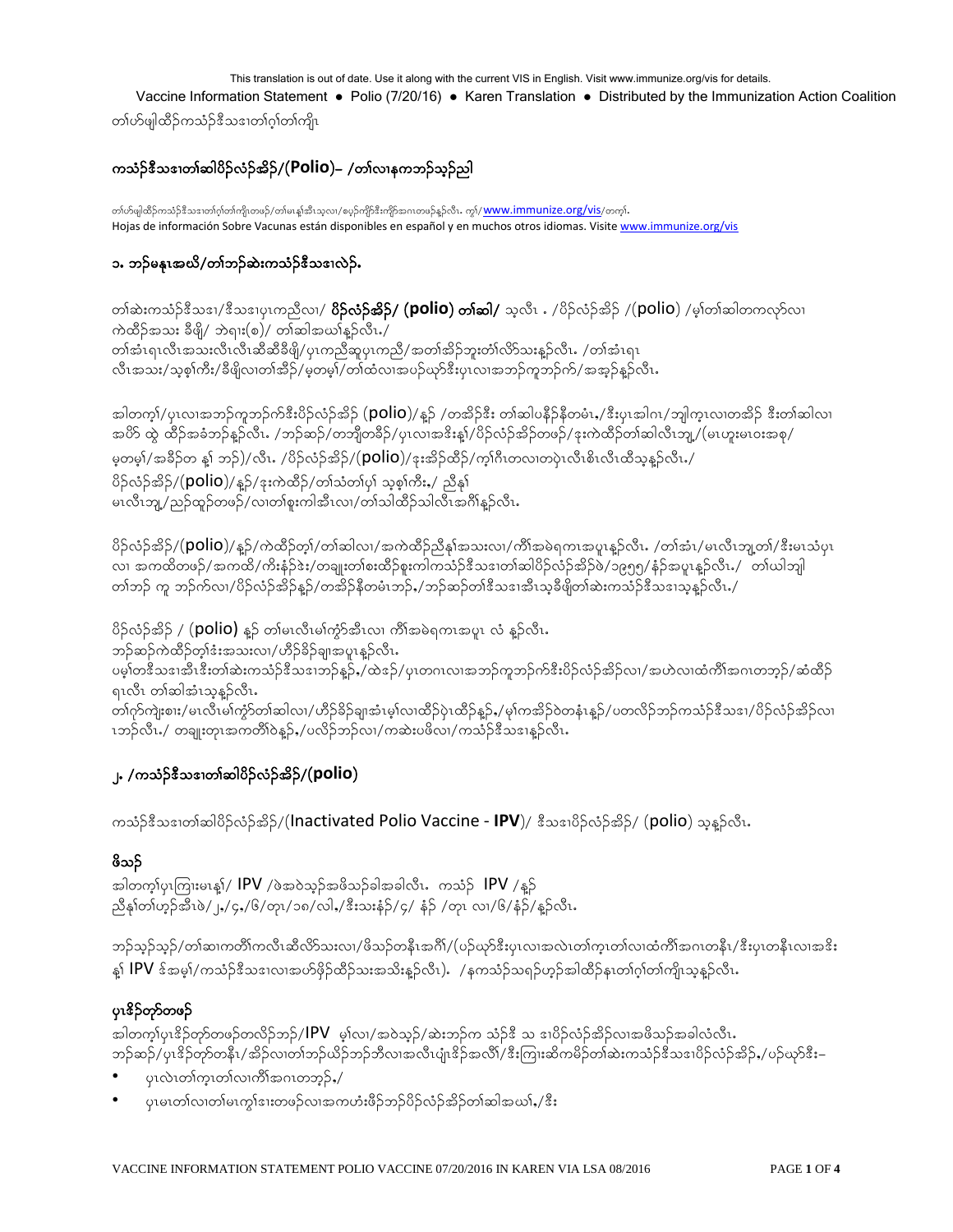ပုၤမၤတၢ်ဖိလၢအကွၢ်ထွဲတၢ်အိဉ်ဆူဉ်အိဉ်ချ့/လၢအယါဘျါပုၤဆါလၢ/အကအိဉ်ဒီးတၢ်ဆါပိဉ်လံဉ်အိဉ်/(**polio**).

ပုၤ<sup>စ္ပ</sup>ဉ်တုာ်တဂၤလၢအအိဉ်<sup>စွ</sup>ီးတၢ်ဘဉ်ယိဉ်ဘဉ်ဘီအံၤ/ကလိဉ်ဘဉ်/**IPV** /၁/ တုၤ .<br>လ၊/၃/ဖျာဉ်,/ဒိးသနၤထိဉ်အသးလ၊အဝဲသ္ဉ်ဒိးန1်ဘဉ်လ၊အပူၤကံ့ာ် ပုံၤ ဖျာဉ်လံနဉ်လီၤ

တအိဉ်ဒီးတ၊်သူဉ်ညါတ့၊်တ၊်ဘဉ်ယိဉ်ဘဉ်ဘီလ၊တ၊်ဒိးန့၊်/ **IPV** /တကတိ၊် ယီ ဒီးကသံဉ်ဒီသဒ၊အဂၤတဖဉ်နူဉ်လီၤ

## ၃./ ပုၤတနိႆၤတကြၢးၓိးန္၊်ကသံဉ်ဒီသဒၢအံၤဘဉ်

တဲဘဉ်ပုၤလၢအဟူဉ်နၤကသံဉ်ဒီသဒၢ–

- ဖဲပုၤတဂၤလၢအဟံးန္၊်ကသံဉ်ဒီသဒၢ/အိဉ်ဒီးတၢ်တဘဉ်လိာ်ဒီးသွံဉ်/လၢအဒိဉ်အမှာ်တမံၤမံၤႇ/လၢအလီၤပုုံ၊လ၊တၢ်အိဉ်မူအဂ်ိၢ်အခါတက္၊် နမ္နက္ဂြါဆၤာ်မဲာ်တ္နက္ခြါအသုလ၊ / အမၤပျုံ၊မၤဖုးသးသမူဖဲတၢိဒိႏန္နၢ်ဘဉ် / <code>lPV</code> / ႇ/မူတမ္န၊ / ဒိႏန္နၢ်ဘဉ်တ၊တ ဘဉ် လိ $5$ း / သွံဉ်လ၊ အ<sup>စ္ဌ</sup>ဉ်အမှာ်လ၊/ ကသံဉ်အံၤ တမံၤ မံၤန္ဉဉ်ႇ/ ပုၤ က ဒုး သူဉ်ညါနၤ /လၢ နတဘဉ်ဆဲးကသံဉ်ဒီသဒၢဘဉ်ႇ /သံကွၢ်/နကသံဉ်သရဉ်ဖဲနမ့ၢ် အဲဉ်ဒီးတၢ်ဂ္ဂါတၢ်ကျိၤ ဘဉ်ဃး /တၢ်လၢအပဉ်ယှာ်လၢ/ကသံဉ်ဒီသဒၢအပူၤန္နဉ်တက္ဂါ.
- ဖဲပုၤတဂၤလၢအဟႆးန္iကသံဉ်ဒီသဒၢ/အိဉ်တဆူဉ်အခါ. နမ့်ၢ်အိဉ်ဒီး/တ၊်ဆါတဆံးတက္၊်ႇ/ဒ်အမ့၊်/တ၊်ခုဉ်ဘဉ်န္ဉဉ်ႇ/နဒိးန္၊်/ကသံဉ်ဒီသဒၢတနံၤအံၤသုန္ဉာ်လီၤႉ /နမ့၊်ဆူးဆါဖဲအဘဉ်ဒး/မှတမ့၊်/ .<br>ဒိဉ်ဒိဉ် မှာ မှာနဉ်,/ နကြၢးအိဉ်ခိုးတုၤလၢန ဘျါ က္ၤတစုန္ဥာလီၤႉ နကသံဉ်သရဉ်ဟုဥ်ကူဉ်ဟုဉ်ဖႏနၤသ္ခန္ဥာလီၤ

#### ၄. /ကသံဉ်ဇီသဒၢတၢ်ဇိဘဉ်တၢ်ဘဉ်ယိဉ်ဘဉ်ဘီတဖဉ်

ကသံဉ်တမံၤလၢ်လၢ်ႇ/လၢအပဉ်ယှာ်ဒီးကသံဉ်ဒီသဒၢတဖဉ်ႇ/အိဉ်ဒီးတၢ်ခွဲးတ၊်ယာ်လၢ/ကဟ္ဥ်ထိဉ်/ကသံဉ်အတၢ်ဒိဘဉ် တၢ်နူဉ်လီၤႉ /တၢဴသွဉ်တဖဉ် အံၤညီနု)/မ့္ပ်တၢ်တဆံးတက္န)/ဒီးဟါမ္ပါလၤအကစါဒဉ်ဝဲႇ/ဘဉ်ဆဉ်/တၢိဒိဘဉ်လၤအဒိဉ်တဖဉ်/ကဲထိဉ်အသးသူန္ဉာလီၤႉ

ပုၤတနိၤလၢအ<sup>စွ</sup>ိးန္)/ **IPV** /မၤန္1ဘဉ်/တၢ်ဆါအဖီး ဖဲတၢ်လိၢ် လ၊တၢ်ဆဲး ကသံဉ် ဒီသဒၢန္ဥာ်လီၤႉ/ **IPV** /န္ဥာ်တၢ်တသူဉ်ညါအီၤလၢ အဒုးကဲထိဉ် တ၊်ကီ တ၊်ခဲလ၊ အဒိဉ်အမှာ်တ ဖဉ် , ဒီးအါတက္န၊်ပုၤတအိဉ်ဒီးတ၊်ကီတ၊်ခဲနီတမံၤလ၊တ၊်အံၤဘဉ်.

#### တၢဴကီတၢ်ခဲအဂၤတဖဉ်လၢ/အကဲထိဉ်အသးသ္/ဖဲတၢ်ဆဲးကသံဉ်ဒီသဒၢအံၤဝံၤအလိၢ်ခံ–

- တဘျိတခ်ိဉ်/ပုၤမဲာ်ခံးသူ/ဖဲတာ်မၤက္ဂၢ်တၤ်အိဉ်ဆူဉ်အိဉ်ချု့/ဝံၤအလိၢ်ခံႇ/ပဉ်ဃုာ်ဒီးတၢ်ဆဲးကသံဉ်ဒီသဒၢနူဉ်လီၤ /တၢ်ဆ္ဉ်နိၤ/မ့တမ့ၢ်/ မံလိၤ/၁၅/ မံးနံးယဉ်ယဉ်/ဒီသဒၢတါမ်ာ်ခံးသူ ,/ဒီးတၢ်ဘဉ်ဒိဘဉ်ထံးလ၊တၢ်လီၤယံၤသ့ဝဲန္ဉာလီၤ. /တဲဘဉ်နကသံဉ်သရဉ်/ဖဲနမ္န၊် တုံဘဉ်လ၊ခိဉ် မူး / မူတ မျှံ/တျ်ထံဉ်ဆီတလဲ/မူတမျှံ/တျ်သီဉ်လ၊နန္ဒုပူးအခါတက္မ္မႈ
- ပုၤတနိၤမၤန္၊်/ဖံဘဉ်ခိဉ်ဆါ/လၢအဆါနး<sup>စ္ပ</sup>ဉ်မႈ/<sup>စွ</sup>ီးယံာ်ထိဉ်<sup>ဒွ</sup>ဉ်န္၊်/တ၊်ဆူးဆါလၢအမၤညီနှၤ်အသးလၢ/တ၊်ဆဲးကသံဉ်<sup>စွ</sup>သဒၤသ့န္ဉ်လီၤႉ .<br>တါအံၤတကဲထိဉ်အသးညီညီဘဉ်နဉ်လိၤ**.**
- ကသံဉ်ကသိတမံၤလၢ်လ၊်နူဉ်/ကဲထိဉ်/တၢိဒိဘဉ်လ၊တဘဉ်လိာ်ဒီးသွံဉ်ဒိဉ်ဒိဉ်မှာ်မှာ်သူဝဲနူဉ်လီၤႉ /တၢ်ဒိဘဉ်လ၊/တ၊်ဆဲးကသံဉ်ဒီသ ၖၫန္<mark></mark>ဉ်/တ မၤညီနု၊်အသးဘဉ်ႇ/တၢ်တယာ်အီၤလၢ/ကဲထိဉ်အသးတဘျီလၢ/တၢ်ဆဲးအဘျိ/၁/ကကွဲ၊်ႇ/ဒီးကကဲထိဉ်အသးလၢစုၤမံးနံး/ဆူစုၤနဉ်ရံဉ်ဖဲ ာ<br>တစ်းကသံဉ်<sup>8</sup>သဒၢအလိၢ်ခံနဉ်လီၤ**.**

<u>စ်ကသံဉ်အဂၤအသိး ,/ကသံဉ်ဒီသဒၢနဉ်တၢ်ခွဲးတ၊်ယာ်စုၤဒိဉ်မးလၢကကဲထိဉ်တ၊်ဘဉ်ဒိဘဉ်ထံးလ၊ဒိဉ်ဒိဉ်မှာ်မှာ/မူတမူ၊်/တုၤလ၊တ၊်သံတ၊်ပု၊်နဉ်//</u> 81./

ကသံဉ်ဒီသဒၢအတၢ်ပူးဖျဲးန္ဥတၢ်သမံသမိးအီးထိဘိန္ဥလီး / လၢကမၤန္၊်/အါထိဉ်/တၢ်ဂ္ပါတၢ်ကျိၤအဂိၢ် /လဲၤက္ငၤ်ဖဲ– www.cdc.gov/vaccinesafety/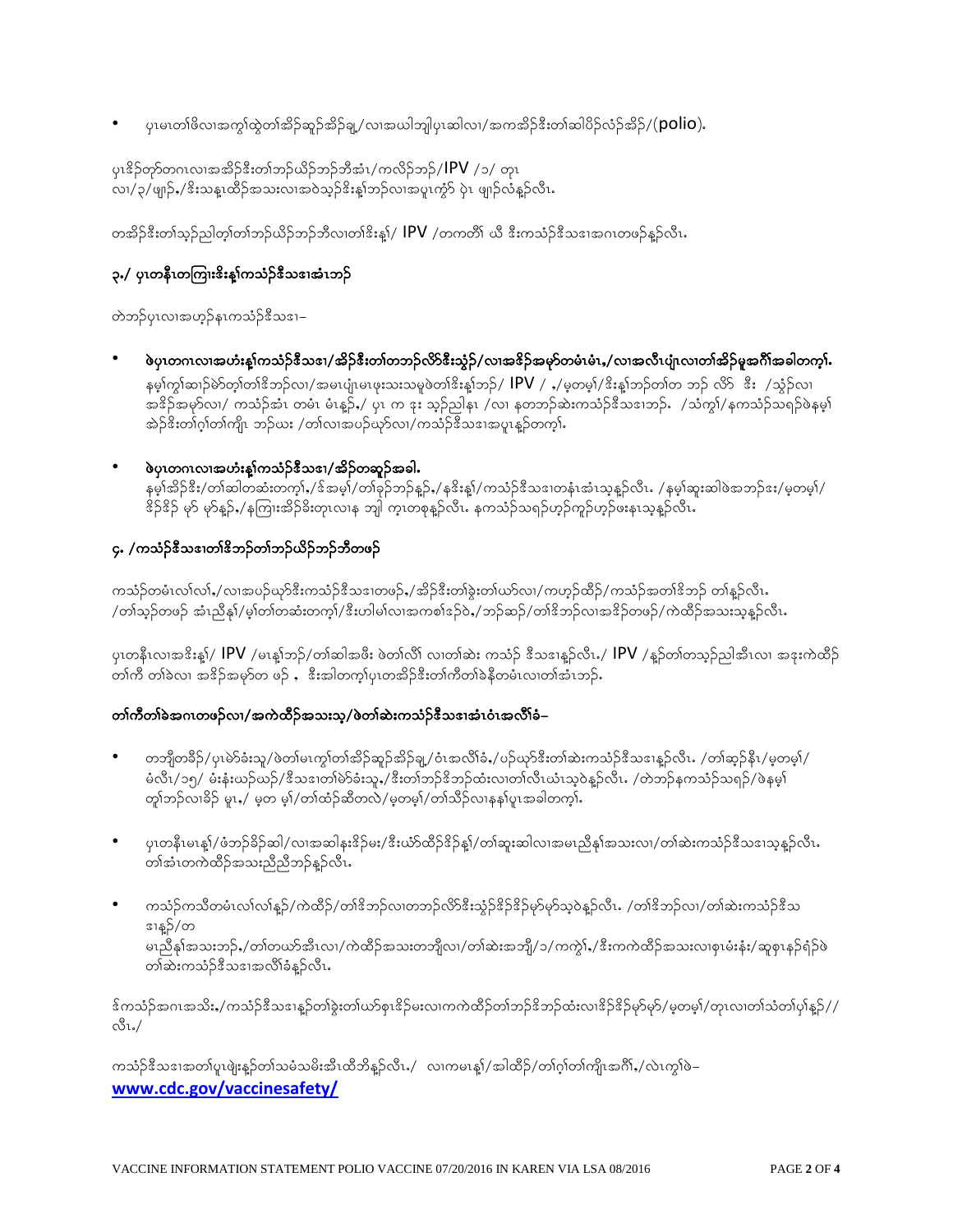### ၅. /တၢ်မနုၤကမၤအသးဖဲအိဉ်ဒီးကသံဉ်အတၢ်ဒိဘဉ်ဒိဉ်ဒိုဉ်မှာ်မှာ်အခါလဲဉ်.

## ယကြၢးယုထံဉ်မန1လဲဉ်.

ယုထံဉ်နှုံတါတမံၤမံၤလၢအကဲထိဉ်တၢ်ဘဉ်ယိဉ်ဘဉ်ဘိလၢနဂိၢ်ႇ/ဒ်အမှ၊်တ၊်တဘဉ်လိာ်ဒီးသွံဉ်အပနိဉ်လၢအဒိဘဉ်တ၊်အဒိဉ်အမှာ်တဖဉ်ႇ/ .<br>တၢကိၢိထိဉ်ဖး<sup>စ္ပ</sup>ဉ်,/မှတမ့)ဴ/တၢိ<sup>စ္စ</sup>သူဉ်ဟ်သးလၢတမၤသီနှၤ်အသးတဖဉ်တကၤ်

တ**်တဘဉ်လိာ်ဒီးသွံဉ်အပနိဉ်လၢအဖိဘဉ်တ၊်**/အပနိဉ်အ<sup>မွ</sup>ဉ်အမှာ်တဖဉ်/ပဉ်ယှာ်ဒီးတ၊်ဖံးဘ့ဉ်ကပြုထိဉ်ႇ/မဲာ်သဉ်ဒီးကိာ်ဘိတဖဉ်ညိးထိဉ်ႇ /သါထိဉ်သါလိၤကိႇ/သးစံ၊်ချ့ႇ/ခိဉ်မူၤႇ/ဒီးဂံ၊စ်ာဘါစါန္ဉာလီၤႉ /တၢ်အံၤညိနှၤ်စးထိဉ်လၢစုၤမံးနံးဆူ/စုၤနဉ်ရံဉ်ဖဲ တ၊်ဆဲးကသံဉ်ဒီသဒၢ အလိၢိခံ နူဉ်လီၤႉ

### ယကြၢးမၤမန္နၤလဲဉ်.

နမ့္ပ်ဆိကမိဉ်လ၊/တါအံၤမ္ပါ**တါဒိဘဉ်လ၊အဒိဉ်အမှာ်**/မှတမ့္ပ်/ဂ္ဂါဂိါအူအဂၤလ၊အိဉ်ခိႏမ္ပါတသူန္ဉာ်,/ကိႏလီတဲစိဆူ/**9-1-1** ဒီးလဲၤဆူတါ ဆါဟံဉ်လ၊ အဘူးကတၢါတဖျ၊ဉ်တက္၊်. မ့တမ့္၊်ဘဉ်ဒီး,/ကိုးလီတဲစိဆူနတၤ်ဟုဉ်ကသံဉ်ဒၢးတက္၊်.

တၢိန္နာ်အလိၢိခံႇ/တၢ်ိဳးဘဉ်ကြုးတ၊ဴဟ်ဖျါထိဉ်အီၤဆူ/Vaccine Adverse Event Reporting System (VAERS)/နူဉ်လီၤ. နကသံဉ်သရဉ်ကြားဟ်ကီၤတၢ်ဟ်ဖျါအံၤႇ/မ့တမ့)်/နမၤအီၤလၢနနိ1်က စၢ် သ့/ ခီဖျိ လၢ/  $\mathsf{VAERS}\;$  /အပှာ်ယဲၤသန့ဖဲ/ www.vaers.hhs.gov ,/అంత్రి/ యేణి లుశ్రీష్మ/1-800-822-7967/နဉ်လီး.

VAERS /တဟ္မာ်တၤ်ဟ္မာ်ကူဉ်ဟ္မာ်ဖးလ၊/တၤ်အိုဉ်ဆူဉ်အိုဉ်ချွ ဘုန်.

### G. National Vaccine Injury Compensation/တာရဲဉ်တာ်ကျာ

#### National Vaccine Injury Compensation / osiglosing/

(VICP)/မ့)်/ပဲဉ်ဒရဲဉ်တ၊်ရဲဉ်တ၊်ကျဲၤလ၊အဒုးအိဉ်ထိဉ်တ၊်အိဉ်လီးဆူပုၤလ၊အဘဉ်ဒိဘဉ်ထံးခီဖျိလ၊/ကသံဉ်ဒီသဒ၊တနီၤအယိလီၤ

ပုၤလၢအန>်လၢအဝဲသူဉ်ကအိဉ်ဒီး/တၢ်ဘဉ်ဒိဘဉ်ထံးခီဖျိ/ကသံဉ်ဒီသဒၢနူဉ်/မၤလိန္၊်အါထိဉ်တၢ်ဘဉ်ဃးတၢ်ရဲဉ်တၢ်ကျဲ၊/ဒီးဘဉ်ဃးတ၊်ဆိုးထိဉ်တ ်္ဂယ္မက္စ္ကၤက္စ္ကု အဖြဲ့တြယ္လုပ္မယ္လိတ္လွစ္လွာ႔ 1-800-338-2382 မွတ္မမ္နဲ႔တာကိုသည္ဖို႔ VICP ျဖား ဟိုယ္ကၤာအစ္ပဲ /www.hrsa.gov/vaccinecompensation / opti. အိဉ်ဒီးတ၊်ဟ်ပနိဉ်တ၊်ဆ၊ကတိ၊်လ၊တ၊်ဆိုးထိဉ်လ၊တ၊်ယ့ကဒါက္ၤအင်္ဂါလီၤ

### ၇. /ယမၤလိန္နါအါထိံဉ်တၢ်သူઙ်လဲဉ်.

- သံကွၢ်နကသံဉ်သရဉ်လၢအကွၢ်ထွဲနၤတက္၊်. .<br>အဝဲဟုဉ်နၤကသံဉ်ဒီသဒၢတစူဉ်လ၊/တၢ်ထ၊နှာ်လီၤအီၤ/မ့တမ့)/ဟုဉ်ကူဉ်နၤလ၊တၢ်ဂ့ၢ်တၢ်ကျိ၊လ၊ကျိ၊ကျဲအဂၤန္ဉာလီၤ
- ကိုးလီတဲစိဆူနဟိဉ်ကဝီၤ/မှတမ္]/ကိၢိစဉ်တၢ်အိဉ်ဆူဉ်အိဉ်ချုဝဲၤကျိၤတက္ၢ်.
- ဆဲးကျိုး တၢ်ဂၢၢိဃ $\mathcal S$ နီးတၢ်စီသဒၢတၢ်ဆါစဲထၢ $\mathcal S$   $(\mathsf{CDC})/-$ 
	- ကိုးလီတဲစိဆူ/ 1-800-232-4636 (1-800-CDC-INFO) မှတမ္<mark>)</mark>
	- လဲၤက္ဂါဖဲ CDC /အပုၥ်ယဲၤသန္ဖဖဲ/www.cdc.gov/vaccines

တၢဴဟ်ဖျါထိဉ်ကသံဉ်ဒီသဒၢတၢ်ဂ္ဂါတၢ်ကျို၊ ကသံဉ်ဒီသဒၢတၢ်ဆါပိဉ်လံဉ်အိဉ်/(Polio) 7/20/2016